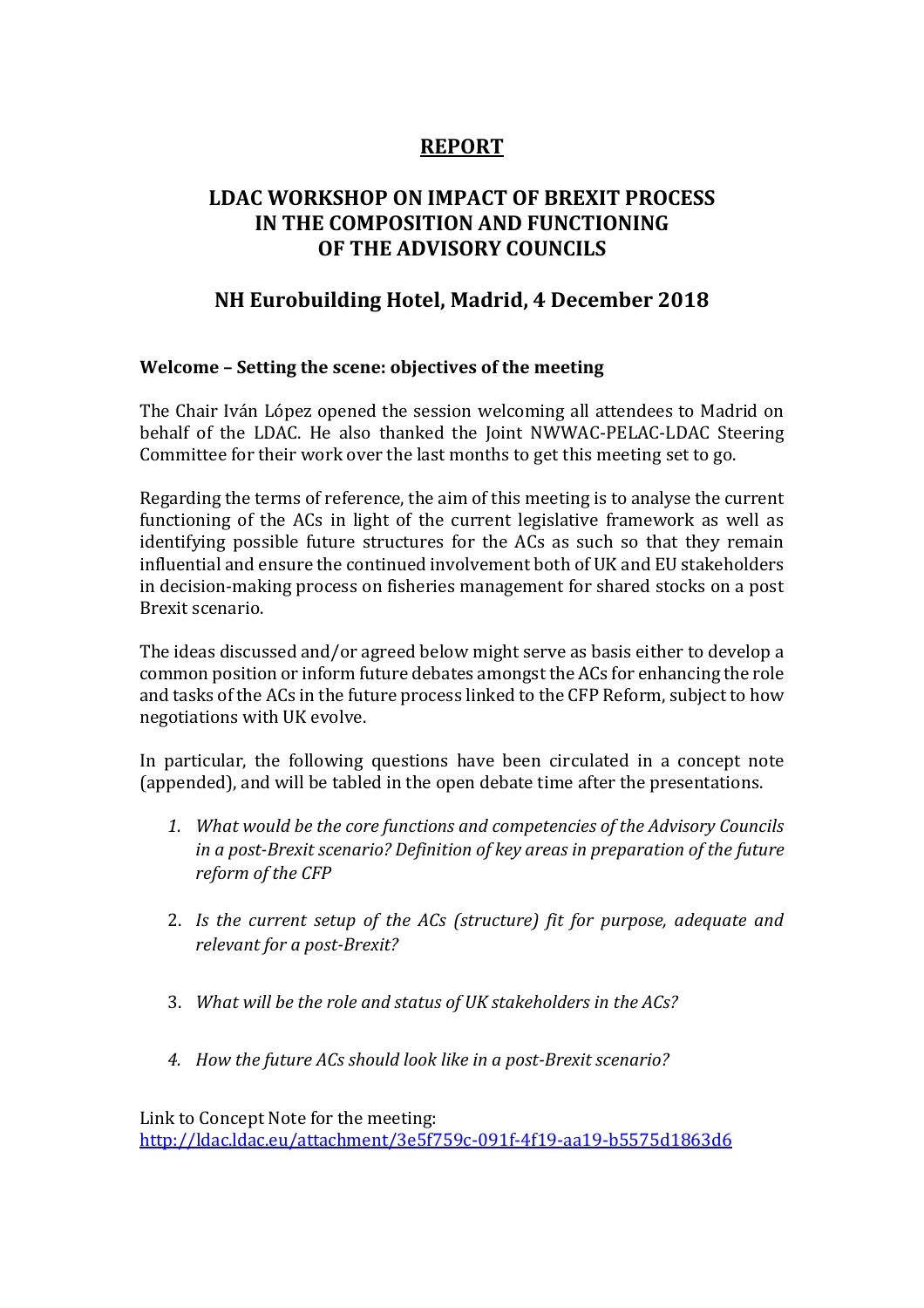## **Keynote speech: Overview and update by European Commission (DGMARE)**

The DG MARE representative, Mr Joost Paardekopper, conveyed his apologies on behalf of the Director General Mr Aguiar Machado who has a previously acquired commitment. Mr Paardekopper supported the organisation of this meeting as ACs participation and input is important for this process.

## 1. Context of negotiations

The UK will activate article 50 of the EU Treaty and will leave the EU on 29 March 2019 and will become an independent Coastal State. A withdrawal agreement was recently signed between the EU and UK, and was jointly presented by the UK Prime Minister, Ms Theresa May, and the Chief Negotiator of the EU, Mr Michel Barnier. It was subsequently tabled and endorsed by the Heads of Government in the Council a couple of weeks ago.

Now it is currently being discussed at UK arena, pending of decision of uphold by the European Parliament. If the withdrawal agreement is adopted, the UK will enter into a transitional period which is intended to go from the 1/4/2019 until the 31/12/2020. This means that the UK will have to be bound and live up under the obligations of the *acquis communautaire* including the Common Fisheries Policy. This will guarantee to EU27 vessels access to UK waters, its allocated resources and quota shares.

The UK will also continue at the Council of Ministers for the setting of fishing opportunities (TAC and quotas) for 2019 and 2020 but not ahead to avoid interference into EU decision making. Specific mechanisms of consultation will be articulated for those cases where there might be conflict of interests in terms of multiannual management measures applying beyond the transitional period.

In terms of the CFP external dimension, the UK will not be a separate party in international negotiations before RFMOs for 2019 and 2020. However, it must submit a specific request to be part of the EU delegation on the consultations leading to Coastal States negotiations in the North East Atlantic, as well as terms of bilateral agreement between the EU and Norway. The UK will not be entitled to participate as well at the Council Working Party discussions in 2020.

## 2. Overview of withdrawal agreement and future scenarios

There is still not certainty on what the future will look like. UK shares with EU around 140 stocks subject to catch limits. Around 100 of these stocks are mainly bilateral and are caught in EU27 waters. Emphasis and efforts must be placed therefore on the formulation of joint management and cooperation mechanisms for the sustainable exploitation of the resources.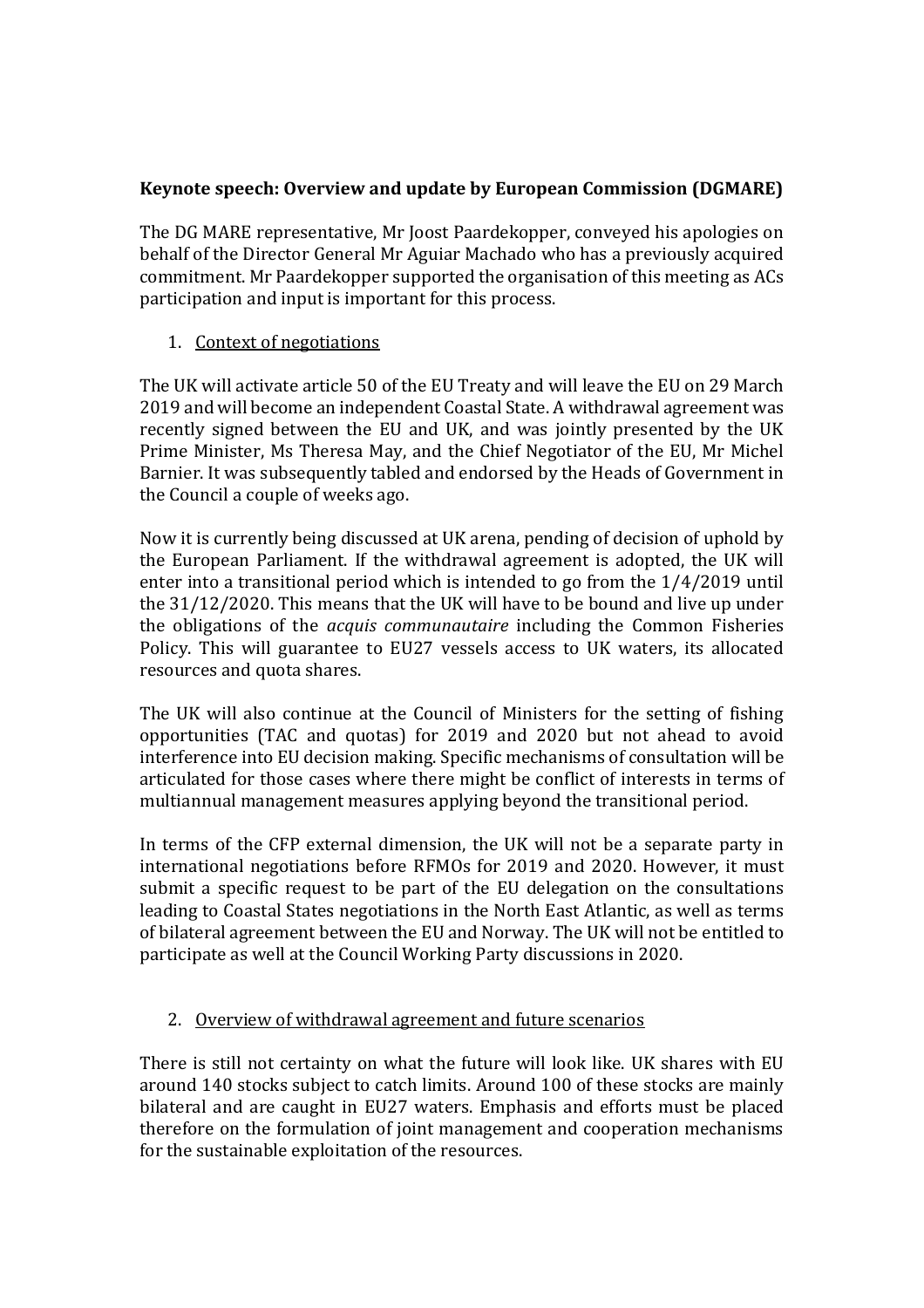Negotiators from both parties have already looked into possible scenarios and developed a set of elements that are included in the Political Declaration adopted and which is appended to the withdrawal agreement.

The two parties will have to cooperate bilaterally in cooperation agreements, and negotiate a new fisheries agreement including access to waters and quota shares. Necessary measures will need to be developed to make sure it is made on a sustainable manner. For this reason, the transition period is very important in allowing time for achieving a common vision. Best endeavours will be worked to make sure that the future fisheries agreement between the EU and UK is in place in a timely fashion to work on the basis of starting the 1st of January of 2021 unless the transition period is extended.

To this purpose, a draft agreement will need to be finalised by mid-2020 to allow sufficient time for ratification and adoption by the EU co-legislators (i.e. Council of Ministers of the EU and European Parliament). Negotiations will start as soon as the withdrawal agreement is ratified.

The UK White Paper and the UK Fisheries Bill are regarded by the EU as a positive basis for mutual cooperation and understanding for a sound management of the shared stocks.

Regarding the challenges for EU stakeholders´ dialogue and involvement in decision making process, Mr Paardekopper encourages the ACs to come up with proposals and possible solutions on their own composition, organisation and functioning, which is the reason of organizing this meeting today.

The LDAC Chair thanked the comprehensive summary made by the DG MARE representative and reiterates the will of the ACs to provide their constructive input and remain lined up to their role within the internal dynamics of the EU. However, it is likely that some ACs might need to change its remit of work or competencies or be reshaped, so we need to reflect on alternative scenarios.

To frame the debate, Mr López asked to the attendees to deal with the questions contained in the concept note aforementioned and also elaborate another to be dealt with tentatively:

- Is there still a role for the ACs in that future process? If so, what would be the dynamics?

- Is it possible to continue working like today?

- If not, what will be the differentiation needed in terms of remit and role?

- Can solutions be found at operational level through adaptive adjustments or will there be need for structural change of the whole setup of the ACs?

- The most concerned ACs by the Brexit are the North Sea, the North Western Waters, the Pelagic and the Long Distance ACs… should they be given the mandate to coordinate their input in order to produce a single consolidated advice or each AC might have different approaches?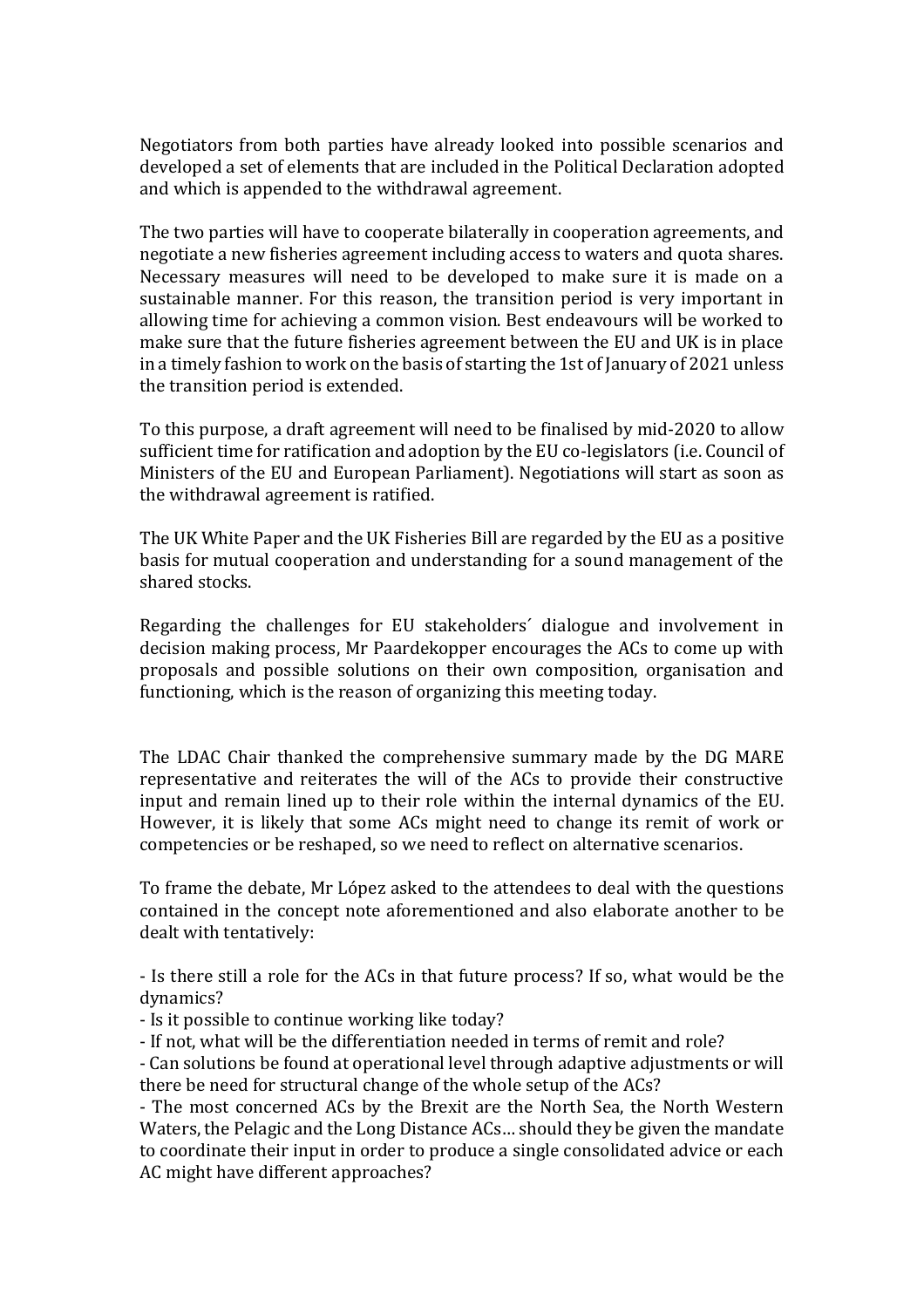## **What will be the impact of Brexit in decision-making for fisheries stakeholders? Reflections on mechanisms for participatory governance in post-Brexit scenario:**

#### NGO perspective - Melissa Moore (OCEANA)

Ms Moore introduced to the audience the work priorities of the NGO coalition "Greener UK" to achieve a sustainable management of fish stocks in a post Brexit scenario rooted in science (MSY, PA Framework…). This is included in the UK White Paper but they are still concerned on how is it going to be implemented and if there will be a real duty to take decisions underpinned by science similarly as in the EU.

She reminded that fisheries management in UK should be coherent with the international environmental legislation. The coalition advocates for full documentation of catches through VMS, observers at sea, CCTV, VMS…

Regarding access to UK waters by EU vessels, this should be contingent on complying with the same standards applicable to UK boats.

Regarding the idea of participatory Governance in the "post Brexit" UK, Greener UK would like to have a formal consultation procedure with the existence of a fully-fledged stakeholders´ consultative body, with an adequate balance between fishing industry and other groups of interest.

Talking on behalf of the NGOs which are members of and involved in the work of the LDAC, they encouraged participation of UK experts as active observers (at minimum) in this AC. UK reps could also be invited as experts like other third countries.

Regarding the role of the LDAC specifically, it has led the advisory work on the adoption and implementation of the Regulation on Sustainable Management of the External Fishing Fleets (SMEFF, ex FAR) and the NGOs wish that the UK abide by this Regulation as well as requirement for its distant water fishing vessels in the fisheries agreements.

It is the views of the NGOs that the LDAC is expected to play a significant role in the future EU-UK access agreement as competent advisory body dealing with shared stocks between EU and third countries through SFPAs.

Link to Miss Moore´s Presentation:

<http://ldac.ldac.eu/attachment/0aec22a9-f530-44ec-9774-b7b02f45b899>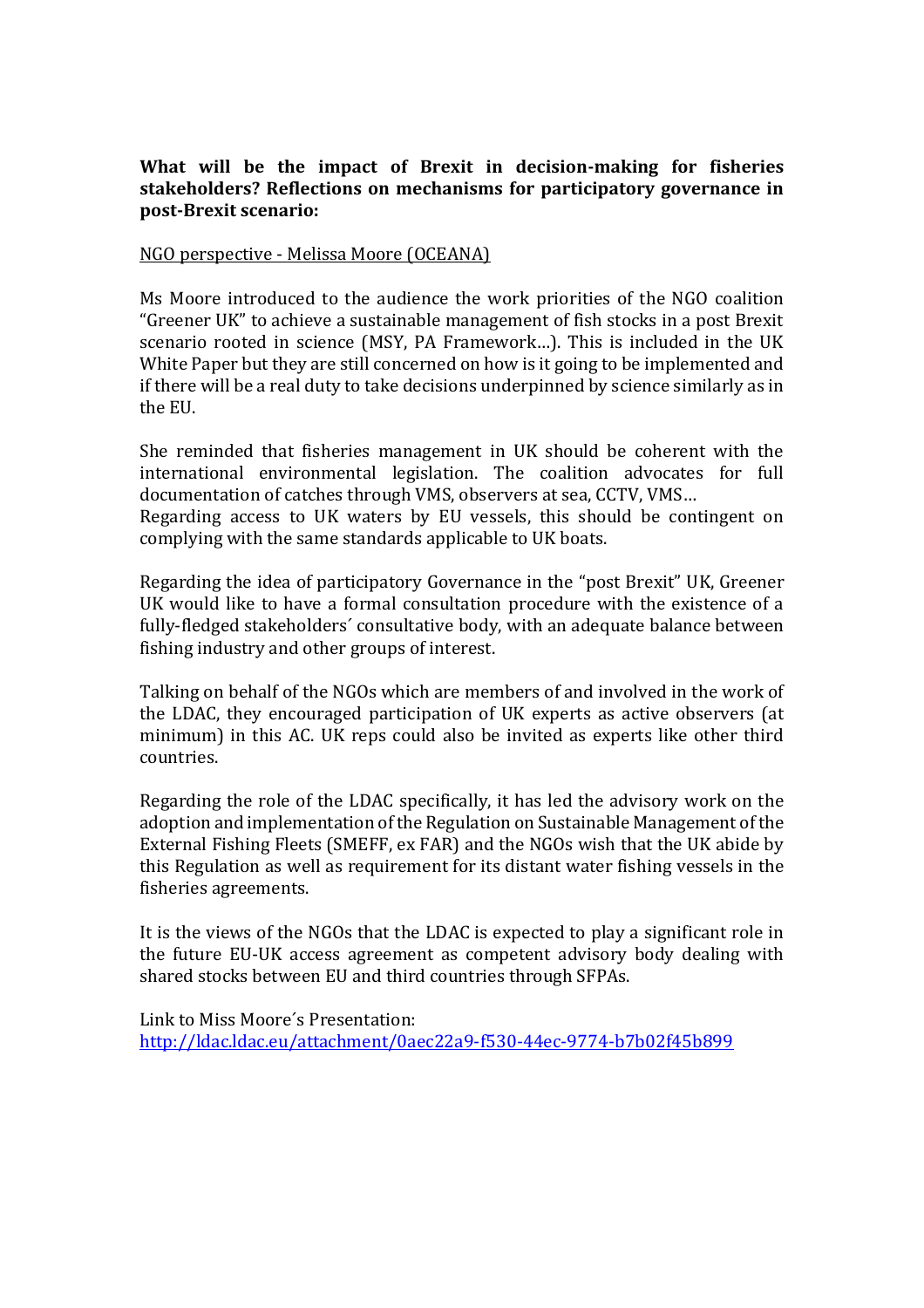## UK industry perspective: views from Scottish pelagic fleet - Ian Gatt (SPFA)

Mr Gatt provided their personal views, as member of several ACs for many years and former Chair of the North Sea AC, and also those of the Scottish pelagic industry on how the Scottish/UK representatives have interacted with ACs and shared some reflections on what ACs do best in terms of their performance as stakeholder-led fisheries consultation bodies, with specific focus on the North East Atlantic waters including both EU waters and NEAFC.

He acknowledged that Brexit will certainly change the whole fishery landscape, while assuring a strong commitment from the UK pelagic fleet representatives to work closely with its EU counterparts to achieve a sustainable management of shared stocks.

He reminded that UK organisations played a key role in establishment of ACs and they have been since then quite active and engaged enthusiastically in several ACs within their remit of interest and activity, such as the North Sea, the North Western Waters, the Long Distance Fleet, and the Pelagic Stocks. They remain fully committed to work with ACs until they become formally observers.

ACs might be different in their workload priorities and topics related to production of advice. Some remarkable examples are NWWAC advice on TACs, the LDAC recommendations to inform the EC on NAFO Annual Meeting, or the PELAC work on development of multiannual management plans for pelagic stocks such as blue whiting or mackerel and its science-based approach.

Regarding the future status of UK in ACs, some discussion has taken place regarding considering inviting UK stakeholders to attend ACs after Brexit as observers. Perhaps there will be a need to split content of AC meetings in two parts, namely: 1. Internal EU affairs; and 2.Common interest issues.

Regarding UK Fisheries Consultation Bodies, in Scotland there is a consultative body called Fisheries Management and Conservation Group (FMAC) integrated by industry, NGOs, and with the participation of Marine Scotland (both policy and science). This organization meets bi annually and was set up when Cod recovery plan was implemented in 2006 and it could be strengthened on a post Brexit scenario. A similar structure also exists in England. They might evolve into a "UK AC", providing a structure to meet with EU ACs.

More info on FMAC:

<https://www2.gov.scot/Topics/marine/Sea-Fisheries/engagement/FMAC>

There is also international Pelagic Industry collaboration in the North East Atlantic that has improved in recent years. Brexit could be an opportunity to build on this collaboration and create a North East Atlantic Pelagic Forum to discuss common issue.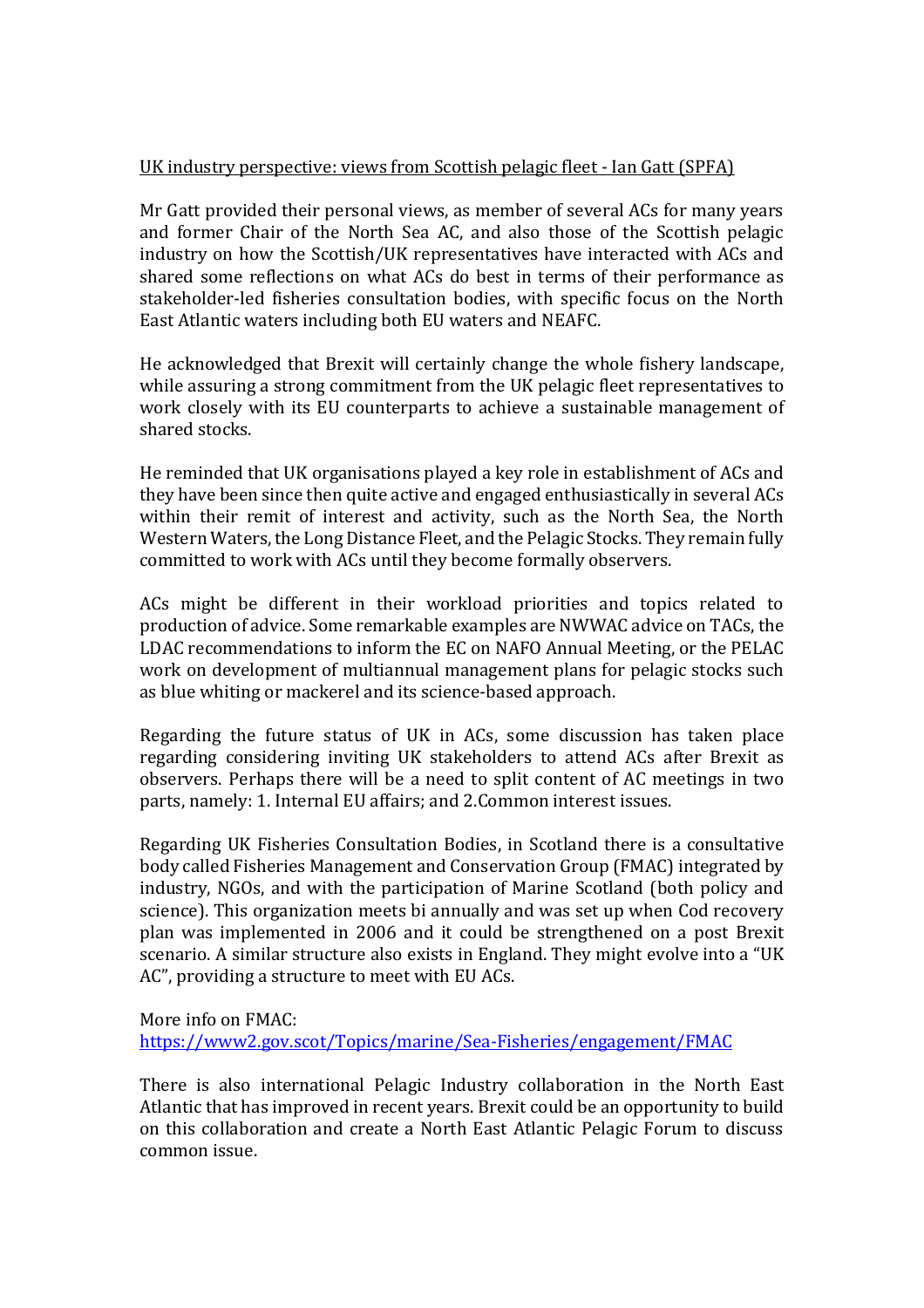The EU industry is already engaged in several scientific projects (including some with Norway) and also work on certification schemes/MSC. The EU, Norwegian, Faroese and Icelandic pelagic industries have met on two successive years with the aim of working on joint action plan including harmonization of fishery conditions and a route map. Also, there has been a proposal to create an Industry Committee under the auspices of NEAFC, which has not succeeded due to opposition by Secretariat and some CPCs.

Finally, regarding the role of the LDAC, it will likely have a key role in any future EU-UK access agreement dealing with shared fish stocks. Also on the work to implement the new EU Regulation on Sustainable Management of the External Fishing Fleet (SMEFF) and specific requirements that UK will carry over on this.

Link to Mr Gatt´s Presentation: <http://ldac.ldac.eu/attachment/413c512b-510a-4a9c-b921-36f48e8d256f>

#### EU industry perspective – Gerard van Balsfoort (Chair of EUFA)

Mr Van Balsfoort spoke as Chair of the European Fisheries Alliance (EUFA), an organization set up after the beginning of the negotiations between the EU and UK on a future withdrawal agreement. EUFA has already produced several position papers that are accessible here: [https://fisheriesalliance.eu](https://fisheriesalliance.eu/)

Remarkably fisheries has been since the outset at the heart of the negotiations and a short term deal seems quite difficult to achieve due to the complexity and high profile of this dossier. The core message of EUFA from the outset is that fisheries must be well managed under sustainable criteria to avoid overexploitation or collapse of the stocks.

Regarding small pelagic stocks, the EU pelagic industry sees an opportunity to reopen discussion on allocation keys in the NEA by working through improved mechanisms of dialogue and consultation between key EU industry stakeholders and concerned Coastal States. NEAFC would be a good forum for this.

The ACs are significantly different and cover diverse geographical remits and species. Some are more scientific based, some more political, with many placing somewhere in between. The Brexit will likely bring a substantial change of mindsets in terms of ACs working. This meeting is useful to reflect on alignment of objectives, on how we could position ourselves for the next CFP, and how to ensure we provide our acquired experience on stakeholder driven consultation processes with UK.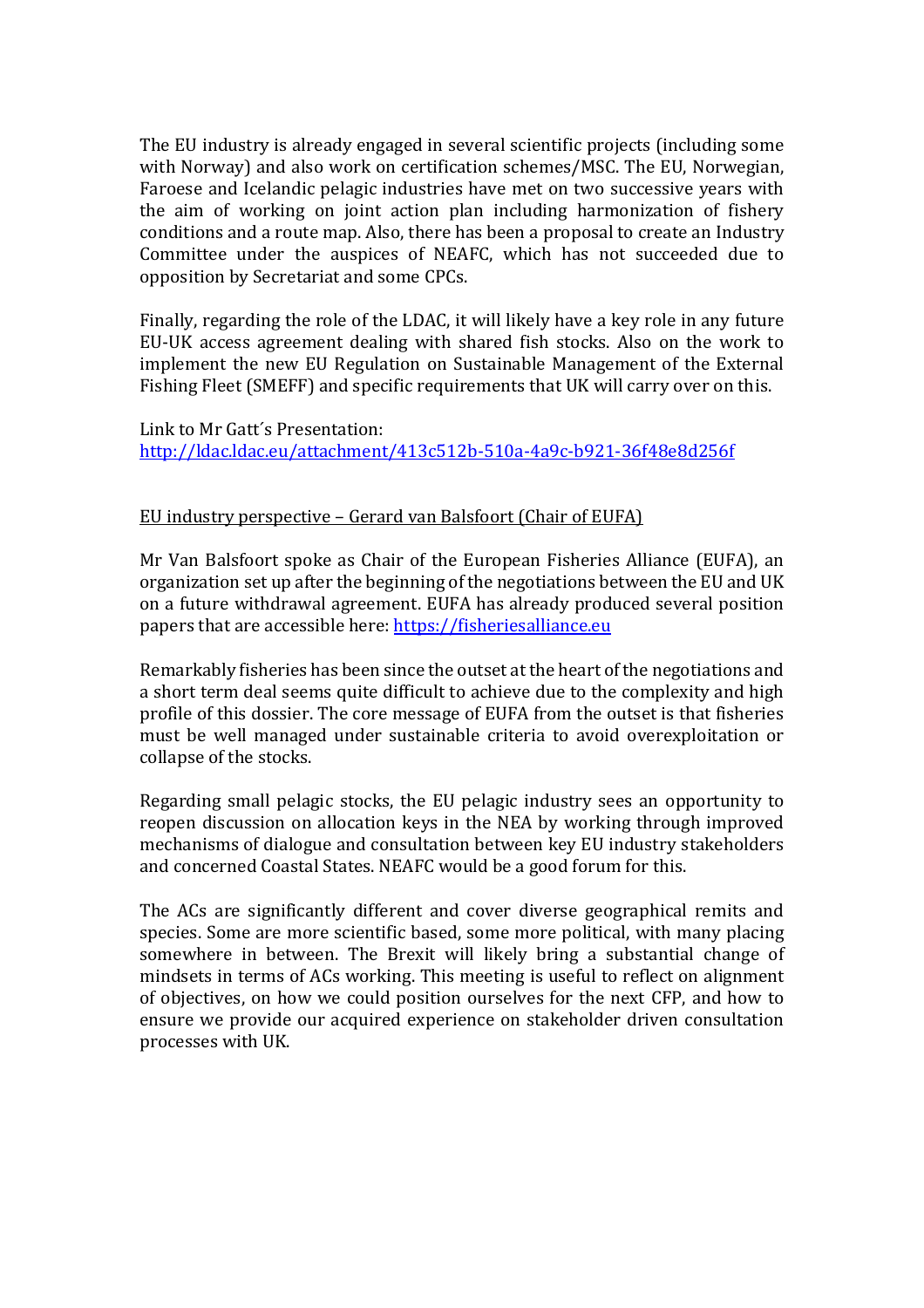## **How Brexit process might affect the work of the Advisory Councils? Report by the Chairs on key issues for the ACs:**

#### Market AC – Guus Pastors (Chair)

Mr Pastoors explained that the MAC has only discussed this item briefly, and no decision has been taken yet regarding a common position. He reminded that they have a horizontal and not a regional structure, dealing with market issues and composed by members of all the fisheries value chain, including catching, processing and trading sectors. They are organized within 3 Working Groups, dealing with production and marketing plans; market issues; a d control and sanitary issues, consumer rules. More info: [www.marketac.eu](http://www.marketac.eu/)

60% of market supply within the EU comes from imports so when the UK will be out of the EU this ratio will increase. A socio-economic dimension needs to be considered in the equation and UK organisations role in the ACs should be though carefully, considering it they would be interested in participating in observer capacity. He strongly believes that a EU forum for stakeholder advice for markets like the MAC should remain post Brexit to cope with these issues.

#### Aquaculture AC – Javier Ojeda (Acting Chair)

The Aquaculture Advisory Council (AAC) is a balanced stakeholder representative organisation created for consultation on elements of Union policies which could affect aquaculture under Articles 34 and 44 of Regulation (EU) No 1380/2013.

The AAC is composed of representatives from the industry and other stakeholders, with a 60% -40% allocation of the seats in the general assembly and the executive committee (Ex-Com).

The Assembly and Ex-Com are guided by the advice generated by three working groups. The Working Group 1 focuses on Finfish, the Working Group 2 on Shellfish and the Working Group 3 on Horizontal issues.

They look mainly at issues related to legislation, health of fish stocks in farms and environmental aspects. He states that the current UK members wish to maintain their presence and input at the AAC during the transitional period.

More info:<https://www.aac-europe.org/>

#### Perspective from South Western Waters AC – Sergio López

Mr López agrees on the importance to reflect on the future setup, structure and functioning of the Advisory Councils. There is a concern from the fishing sector of the SWWAC in effort displacements or changes in fishing patterns as a result of any changes in management of fish stocks or access to UK waters in the post Brexit. More info:<http://cc-sud.eu/>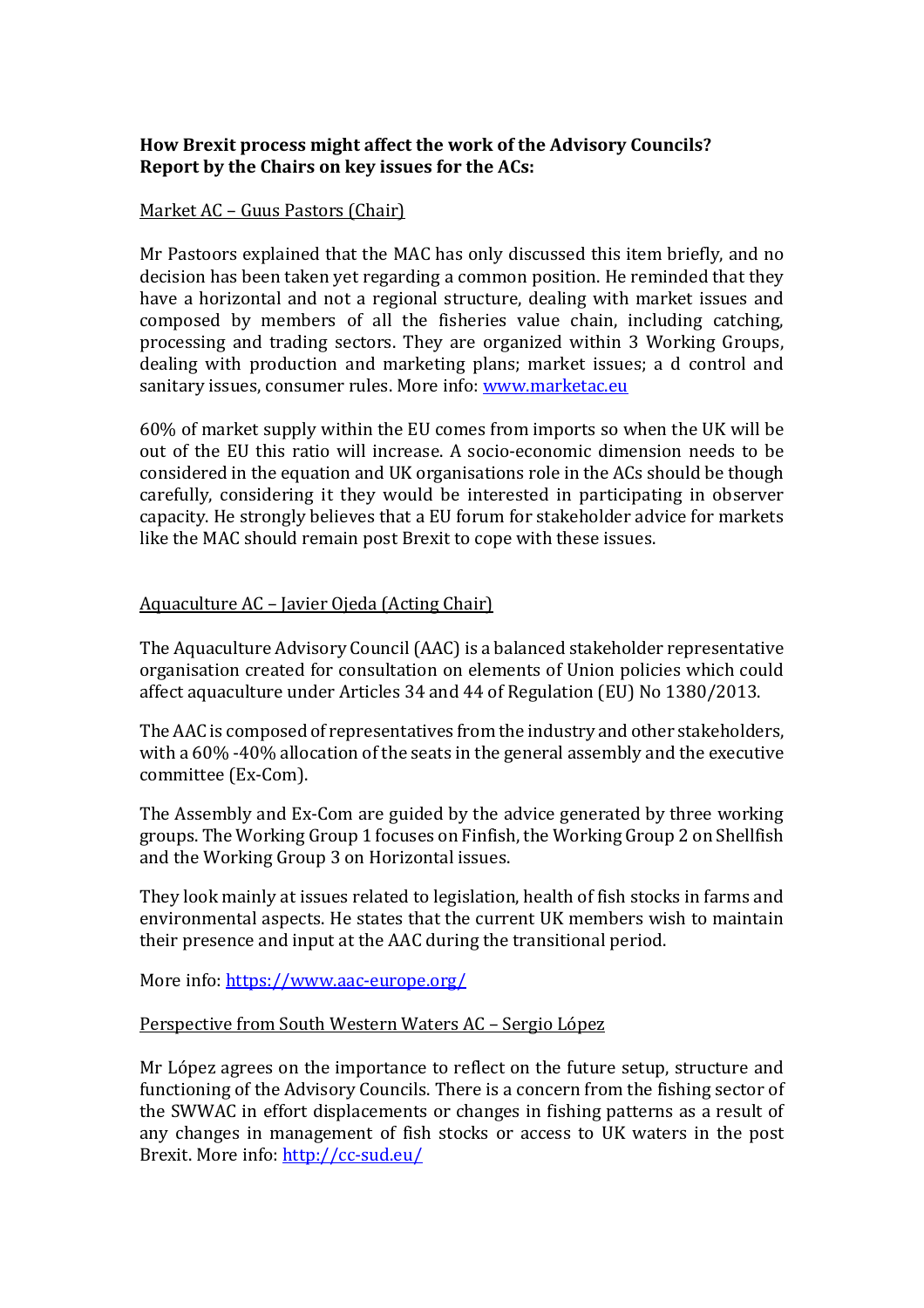## North Sea AC – Niels Wichman (Chair)

Mr Wichman organized its presentation in three parts:

- 1. Background of NSAC: it was created in 2004, and before there was already an existing stakeholder structure called the North Sea Partnership, which included also Norwegian industry representatives.
- 2. How we are affected by Brexit as it is? In terms of regionalisation, the Scheveningen Group of Member States in the North Sea is already discussing how to dealing with possible scenarios post Brexit. For this reason, the NSAC has established a Brexit Focus Group to respond to this challenge and exchange views with the European Commission.
- 3. Future structure: The NSAC and many ACs in the EU which will need a change in their structure and we need to think on future forms. The UK should logically also establish their own ACs. The question would be do we want formal structure between these two or informal structure? There seems to be a mixed message from the floor and the NSAC is considering developing their own reflections within their Focus Group.

More info: [http://nsrac.org](http://nsrac.org/)

## North Western Waters AC – Emiel Brouckaert (Chair)

Mr Brouckaert explained that the NWWAC work is within ICES Divisions VI and VII and is divided in four Working groups, namely West of Scotland; Celtic Seas; Channel; and Irish Sea. The NWWAC has currently 62 member organisations of which 12 are from UK (more than 20%). They deal with 27 stocks that are all shared with UK.

Regarding the Brexit, they have still not reached a common view, but they do agree on the need of ensuring sustainable and responsible management of shared stocks. Brexit will bring uncertainty regarding a number of important issues such as methodology and scientific bodies for stocks assessment, adoption or changes to technical measures (TCMs), development and implementation of multiannual management plans (MAMPs), etc.

About the NWWAC Structure, it remains to be seen if the legal status will change and if the current structures of WGs and ExCom will remain valid (including composition by nationalities) or if there will be interaction with other ACs.

In terms of present work in line with regionalisation, they provide ongoing advice and input to the NWW Member States Group on discard and management plans for the waters within their remit.

More info:<http://www.nwwac.org/> Pelagic AC – Jesper Raakjaer (Chair)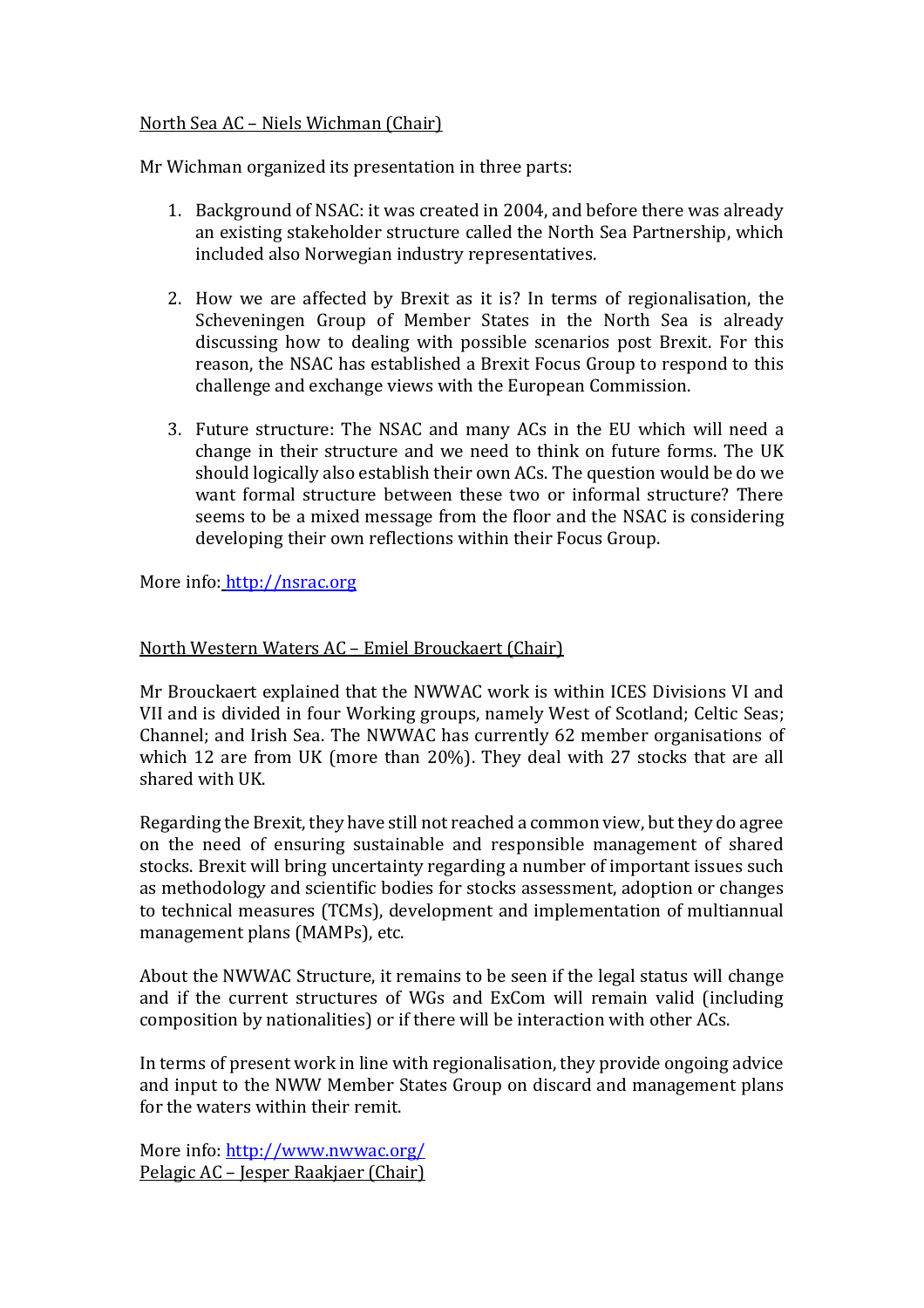The PELAC will undoubtedly be one of the ACs heavily impacted by the Brexit process. There are 11 out of the 12 discrete pelagic stocks within the remit of the PELAC that are shared with the UK, and collaboration mechanisms will be required in areas such as scientific based advice, MAMP strategies, data collection, etc. If there is no arrangement in place or UK is not involved in this work the PELAC might become irrelevant in the medium term.

Some possible future models have been already investigated and proposed here to expand from the current forum to supra-regional level including third country stakeholders:

- 1. Pelagic Forum: Keep current PELAC structure and create umbrella organisation with non-EU stakeholders which meets 2-3 times a year to discuss scientific research and shared management of pelagic stocks
- 2. Reshaping Working groups**:** Redefine/restructure existing PELAC working groups: Some WGs deal with particular stocks to develop shared management strategies, open to all countries - Other WGs deal with EU policies or non-shared stocks, exclusively open to EU stakeholders
- 3. NEAFC- AC Advisory Council comprising all coastal states for most important widely distributed stocks: E.g. NEA mackerel, NS herring, Atlanto-Scandic herring, blue whiting

Given that geographical remit of the ACs will not be fit for purpose after Brexit, many ACs setup will likely suffer significant changes in their structure and working practices, as well as in their relationship with UK. Perhaps a newly created entity might be required for the NEA, to be embedded within NEAFC.

Link to Mr Raakjaer´s presentation: <http://ldac.ldac.eu/attachment/d12cb3a0-d490-4fac-950d-232be2a0002f> More info about PELAC[: https://www.pelagic-ac.org/](https://www.pelagic-ac.org/)

## Perspectives by Long Distance Fleet outside EU waters AC – Iván López (Chair)

Mr López agreed with previous AC Chairs and highlighted that "business as usual" for the ACs will be no longer valid after Brexit. A transition phase will be required ensuring that relevant and concerned fisheries stakeholders all have a voice. UK is a fundamental part of the external fleet and in the LDAC they are good collaborators in providing unified advice in NAFO and NEAFC.

The ACs should reflect on a common structure to be able to provide and channel EU stakeholders´ advice to the European Commission in the negotiation process with UK in those areas affecting them. An important question to make ourselves would be how we could accommodate UK stakeholders in the non-confidential issues related to EU consultative process, and the other way round, how the UK would accommodate EU stakeholders in their consultations for shared stocks within UK created ACs. It is clear that it has to be a process based on parity and reciprocity in order to build mutual trust. The future CFP reform will likely change and adjust the current structure of ACs, which has been relatively stable since its creation.

More info:<http://ldac.eu/>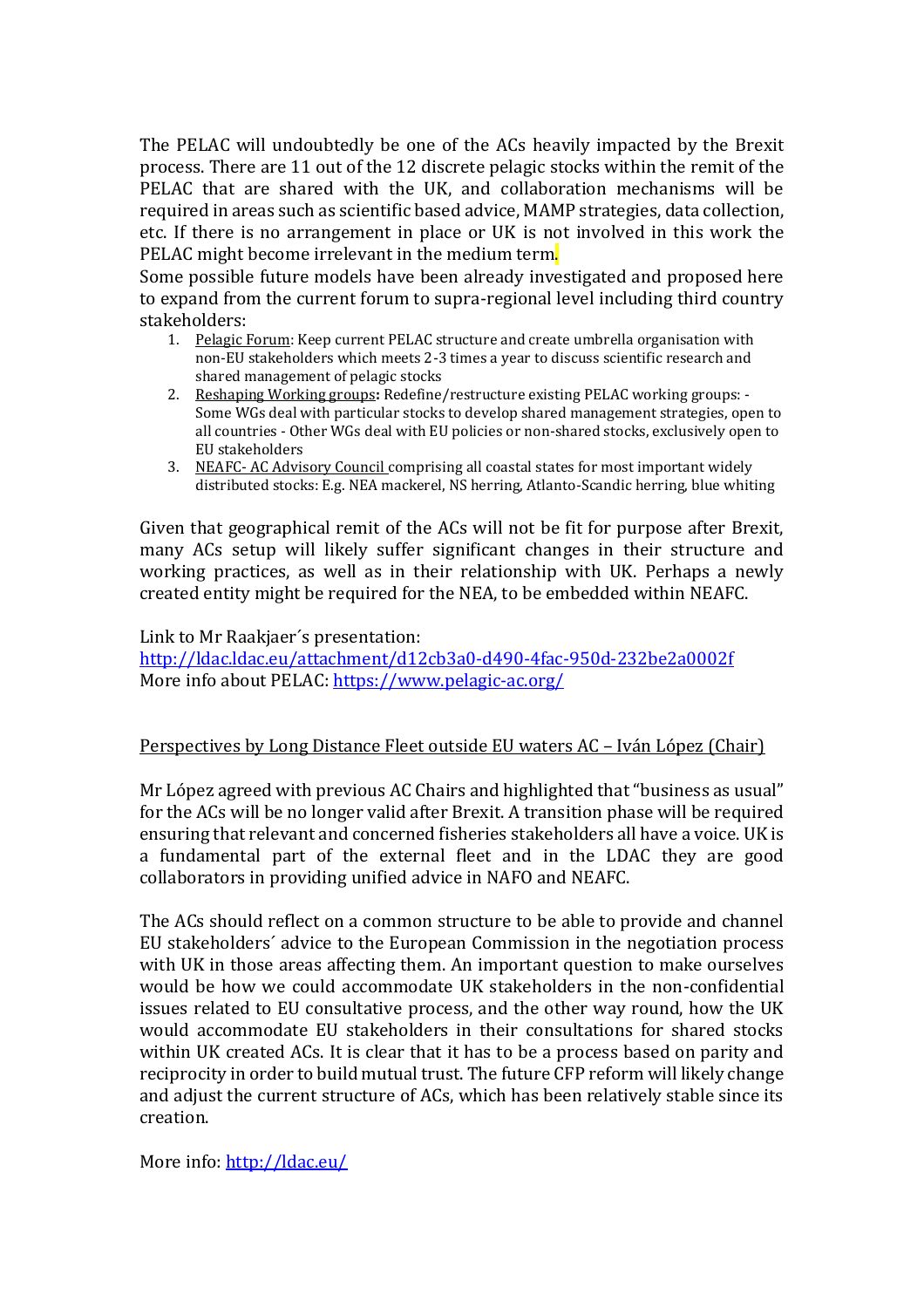## **Open discussion and questions from the floor**

The LDAC Executive Secretary, Alexandre Rodriguez, summarised the concept note before opening the floor for debate. Link:

<http://ldac.ldac.eu/attachment/aa506dde-73ab-4449-9ca5-f4330922a936>

Sean O´Donoghue, on behalf of the PELAC, agreed with Jesper that PELAC will not work as such in a post Brexit, and we need to look at what the options are. A clear advisory structure is needed within the EU for a partnership approach with UK on stakeholders' advice. He proposed the idea of merging or joining some ACs, and creating a separate body to deal with widely distributed stocks and small pelagics in particular.

The EC representative replied that during the transition period UK cannot have a say in decision making within the EU. Given the uncertainty at this point, the ACs are encouraged to continue working under their current advisory structures until there is a clear understanding of the implications and impact of the Brexit. The task force of negotiators should work on that once the UK is ready to endorse the proposed withdrawal agreement.

Melissa Moore, on behalf of OCEANA, asked the EC if UK has informed the EU negotiators on proposals for future structure or setup of UK ACs? This idea is reflected in the UK Fisheries White Paper.

The EC representative replied that there are no indications neither through formal nor informal channels, busy with other priorities in negotiations.

Mike Park, on behalf of the Scottish White Fish Producers´ Association, reflected on the difference between holding informal discussions versus formal negotiations. It is difficult to envisage an EU advisory body without the presence of UK representatives.

Informal discussions will likely take place and be required to iron out possible differences in terms of negotiations and positions by the EU and UK in international fora where they will participate as CPs, such as RFMOs (NEAFC being an example). Formal collaboration should be articulated within topics of common interest, such as management of shared stocks within EU and UK waters exclusively.

The EC representative replied that it is difficult at this stage to conceive the situation where an umbrella organization for ACs is created. In terms of bilateral negotiations on shared stocks, the EU has already a clear legal framework in terms of negotiation, adoption and implementation of fisheries partnership agreements with third country, for example setting up joint scientific committees for data collection and stock assessment.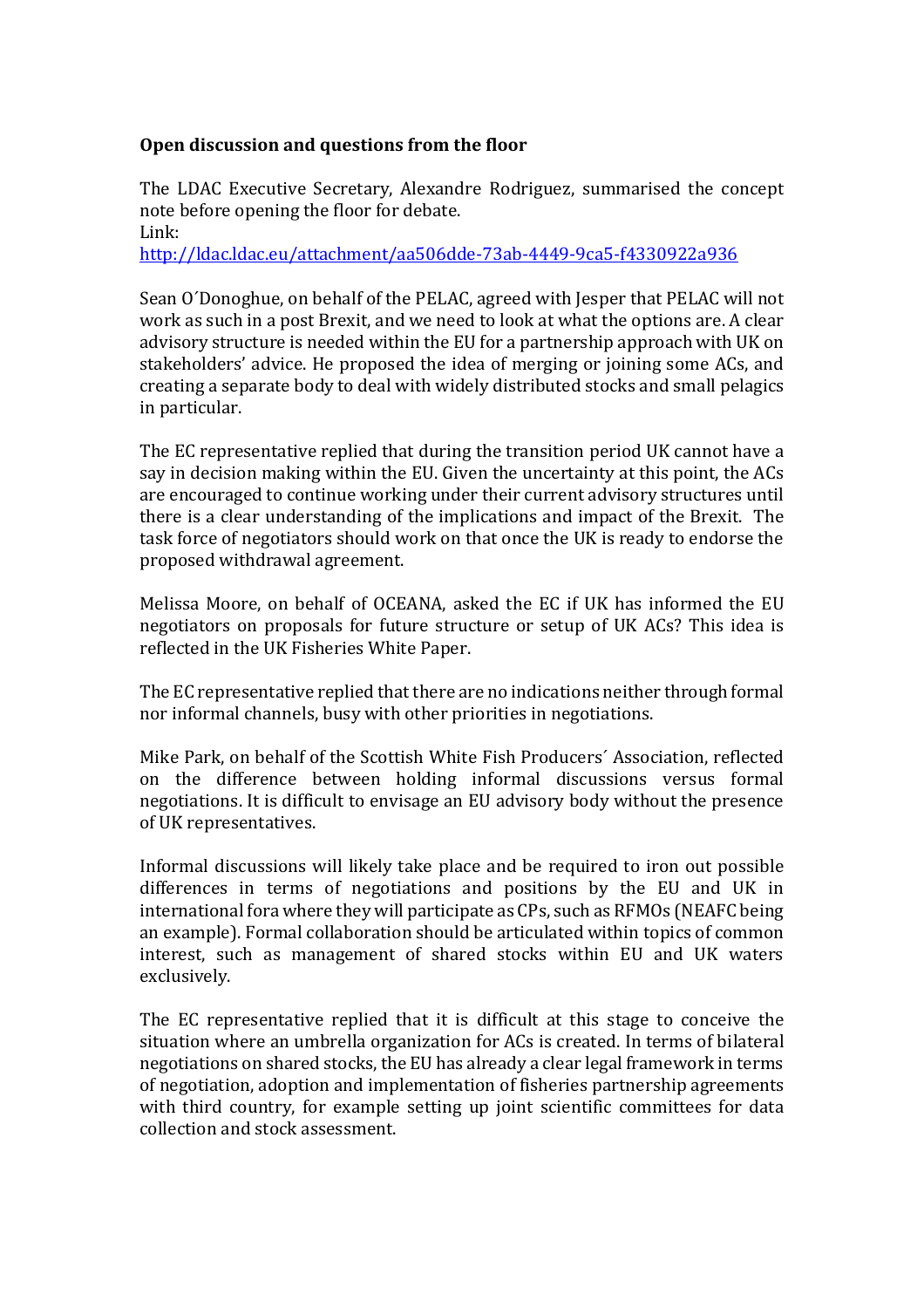It is likely also that Mixed Committees to deal with and monitoring implementation issues related to the SFPA might be eventually open to designated stakeholders.

Richard Sterneberg, on behalf of EUFA, pointed out the Opinion of the ECJ Advocat on the eventuality of a "hard Brexit" or unilateral withdraw from UK without withdrawal agreement in application of article 50. The vote of the UK Parliament (House of Commons) will be decisive in this sense.

## **LUNCH BREAK**

#### **AFTERNOON SESSION**

### **How should the AC´s look like in a post-Brexit scenario? Summary of recommendations or take away messages**

The Chair of the meeting, Mr Iván López, presented the joint work of the AC Chairs coordinated by the LDAC Secretary to come up with some common ideas and suggestions for conclusions of this meeting.

The recommendations were discussed and agreed by all AC Chairs and are presented below assuming the transitional period scenario.

- $\triangleright$  Legal Clarification is required and also desired flexibility on the functioning of the ACs (CFP Regulation)
- AC Structure/setup split between "*business as usual*" and advice on "*negotiations*" – Reciprocity on consultations on both EU-UK stakeholders bodies (define/extent of topics)?
- What does the EC/EU27 expect from the ACs? One/many advice on negotiations?
	- o Joint Advisory structure/setup agreed by negotiators for the fisheries agreement
	- o How to deal with UK representatives (members/observers)?
	- o Other issues of interest

Mr López opened the floor for comments and asked participants to manifest if they would endorse them.

Gerard Van Balsfoort supported the route map/way forward proposed and advised to wait until the vote of the UK Parliament takes place.

The designated steering group will need to think on how we can deal with at each ACs and from our own perspective (e.g. pelagic industry…).

Sean O´Donoghue agreed with the conclusions presented and highlighted the importance of the legal clarification from the Commission regarding the extent and scope of arts 41-43 combined with Annex III of current CFP Regulation.